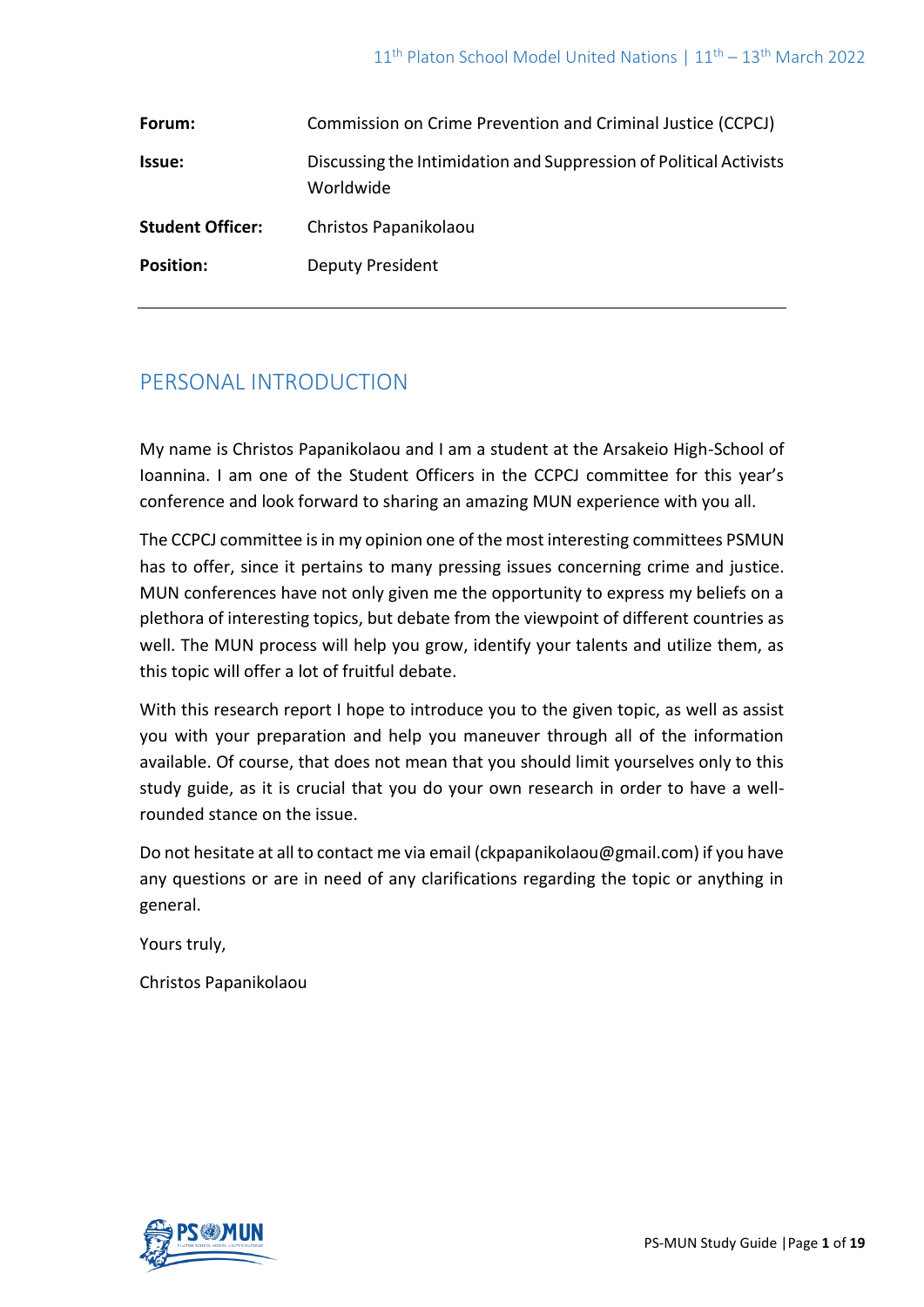# TOPIC INTRODUCTION

Repression is an important factor external to social movements that affects the ability of these social movements to result in collective action. Nevertheless, political repression often escapes definition in studies of dissidence. Frequently, the term "repression" is used to denote state-sponsored violence carried out against dissidents who contest extant power arrangements, and the term is often used in the context of research on revolutions and democratization.

Political activism, as well as activism, in general play a vital role in the shaping of a society, since they involve the communication of different ideologies and stances concerning politics. However, it is well known that in many countries freedom of expression and assembly are heavily undermined, with their respective governments imposing new restrictions and regulations to limit deviant voices and dissent. Novel

and inventive methods are carried out by official bodies and organizations to instill trepidation in activist collectives which choose to express their dissatisfaction, with their only aim being to engage in peaceful and lawful discussion. These people and organizations are being targeted all around the globe with false accusations and unreliable claims only to burden their efforts. <sup>1</sup>



Assassinations, kidnappings, and other seemingly isolated acts create a persistent threat across the globe, impacting the lives of millions of people and influencing the lives of activists, journalists, and ordinary people. For numerous countries seeking to control their citizens overseas, repression is no longer an unusual instrument, but rather a commonplace and systematic practice. It has a significant influence on victims' rights. Even individuals who are not directly targeted may choose to keep silent because of the threat that is imposed to their community. This is especially true in cases of extreme violence, where a single death or rendition sends shockwaves

<sup>1</sup> https://www.civicus.org/images/Monitor.C.R.GlobalMap.png

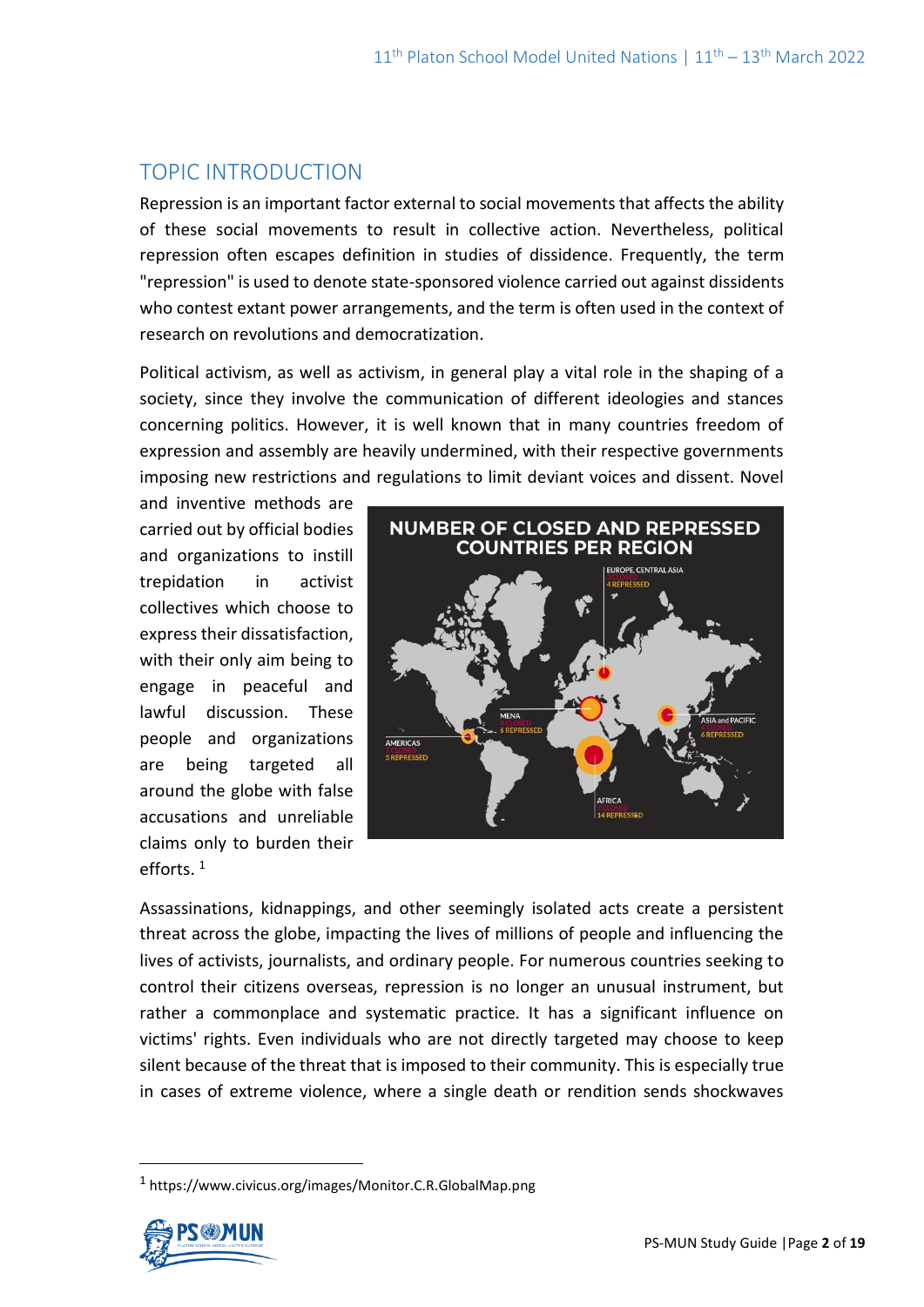across a large group of individuals. However, even internet threats or harassment of the families of dissidents may create a fearful environment among exiles.

## DEFINITION OF KEY TERMS

### Protest

A protest is a public demonstration of dissent, dissatisfaction, or disagreement against a concept or action, usually one that is political. Protests can be viewed as acts of collaboration in which a large number of people participate and share the expenses and risks of doing so.

### Ban

An official or legal prohibition. Bans are formed for the prohibition of activities within a certain political territory.

### Dissent

An unwillingness to cooperate with an established source of authority, which can be social, cultural, or governmental. Dissent is often related to two other concepts, critical thinking and toleration.<sup>2</sup>

### Non-Governmental Organization (NGO)

Voluntary group of individuals or organizations, usually not affiliated with any government, that is formed to provide services or to advocate a public policy. **<sup>3</sup>**

### Activism

A doctrine or practice that emphasizes direct vigorous action especially in support of or opposition to one side of a controversial issue, usually a political or a social one<sup>4</sup>

### Suppression

The act of ending something by force, as well as the [act](https://dictionary.cambridge.org/dictionary/english/act) o[f](https://dictionary.cambridge.org/dictionary/english/prevent) [preventing](https://dictionary.cambridge.org/dictionary/english/prevent) something from being seen or expressed or from operating<sup>5</sup>

5 "Suppression." *Cambridge Dictionary*, https://dictionary.cambridge.org/dictionary/english/suppression.



<sup>2</sup> "Dissent." *Encyclopædia Britannica*, Encyclopædia Britannica, Inc., https://www.britannica.com/topic/dissent-political.

<sup>3</sup> "Nongovernmental Organization." *Encyclopædia Britannica*, Encyclopædia Britannica, Inc., https://www.britannica.com/topic/nongovernmental-organization.

<sup>4</sup> "Activism Definition & Meaning." *Merriam-Webster*, Merriam-Webster, https://www.merriamwebster.com/dictionary/activism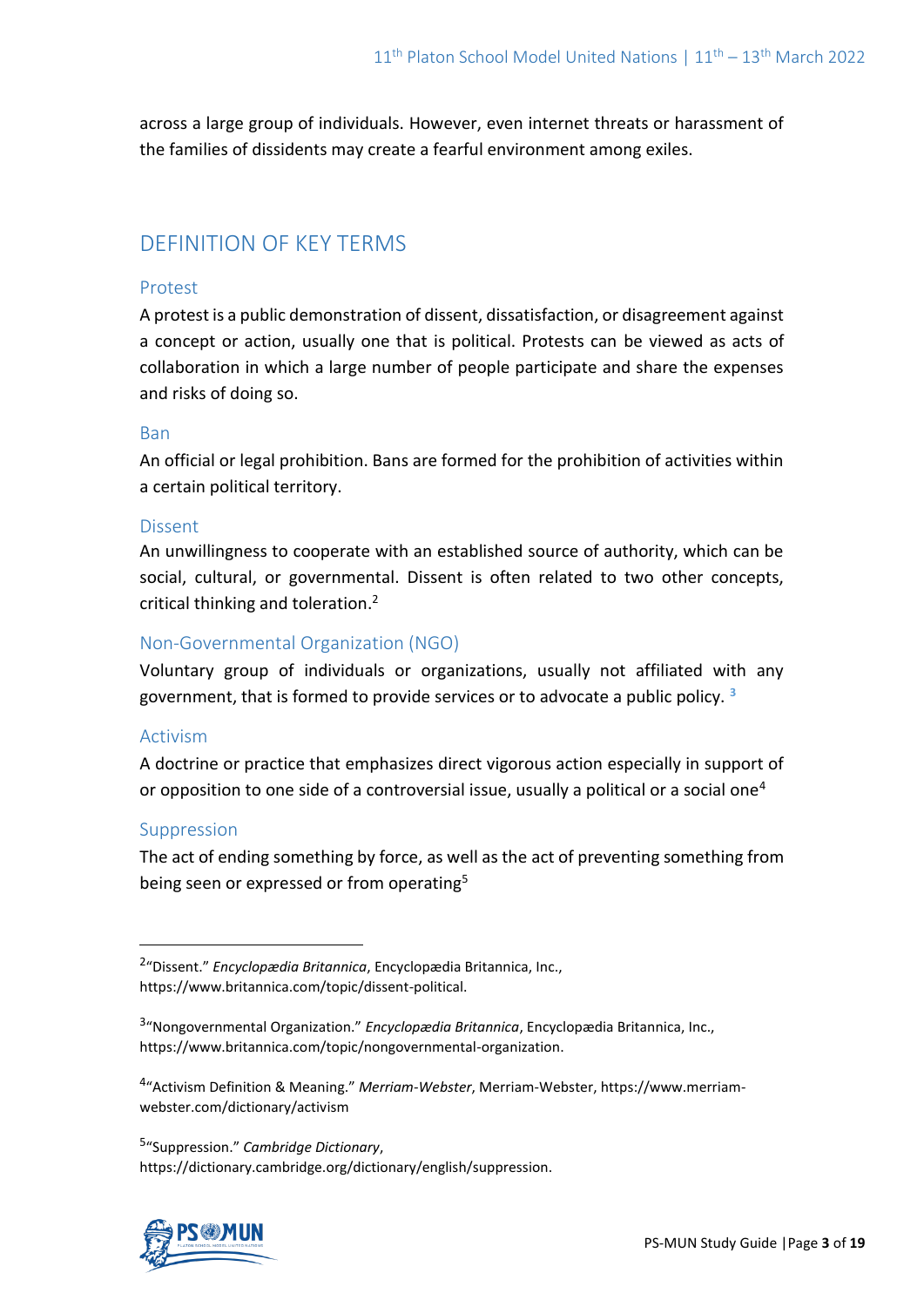### Freedom of Expression

Freedom of expression is crucial to democracy. It means that everyone can take part in political discussions, and the media can hold those who are in power to account.<sup>6</sup>

### Freedom of Assembly

The right of individuals to gather with other people and make their collective voice heard is fundamental to a properly-functioning democracy.<sup>7</sup>

### Criminal Law

The body of law that deals with crime is known as criminal law. It prohibits behavior that is seen to be threatening, destructive, or otherwise harmful to the property, health, safety, or moral welfare of others, including oneself.

### Free Speech Zone

Free-speech zones refer to areas on college campuses and at certain public events, such as political conventions, specifically designated for protesters and demonstrators to exercise their right to freedom of speech.<sup>8</sup>

### Political Party

A political party is an association that organizes candidates to run in elections in a certain country. Members of a political party are likely to share similar political views, and parties may advocate certain ideological or policy goals.

### Propaganda

Propaganda is the dissemination of information—facts, arguments, rumours, halftruths, or lies—to influence [public opinion.](https://www.britannica.com/topic/public-opinion) Deliberateness and a relatively heavy emphasis on manipulation distinguish propaganda from casual conversation or the free and easy exchange of ideas.<sup>9</sup>

<sup>9</sup> "Propaganda." *Encyclopædia Britannica*, Encyclopædia Britannica, Inc., https://www.britannica.com/topic/propaganda.



<sup>6</sup> *Impact of the European Convention on Human Rights*, https://www.coe.int/en/web/impactconvention-human-rights/.

<sup>7</sup> "Freedom of Assembly." *Impact of the European Convention on Human Rights*, [https://www.coe.int/en/web/impact-convention-human-rights/freedom-of-assembly.](https://www.coe.int/en/web/impact-convention-human-rights/freedom-of-assembly)

<sup>8</sup> Kraft, Emilie. "Free Speech Zones." *Free Speech Zones*, https://www.mtsu.edu/firstamendment/article/960.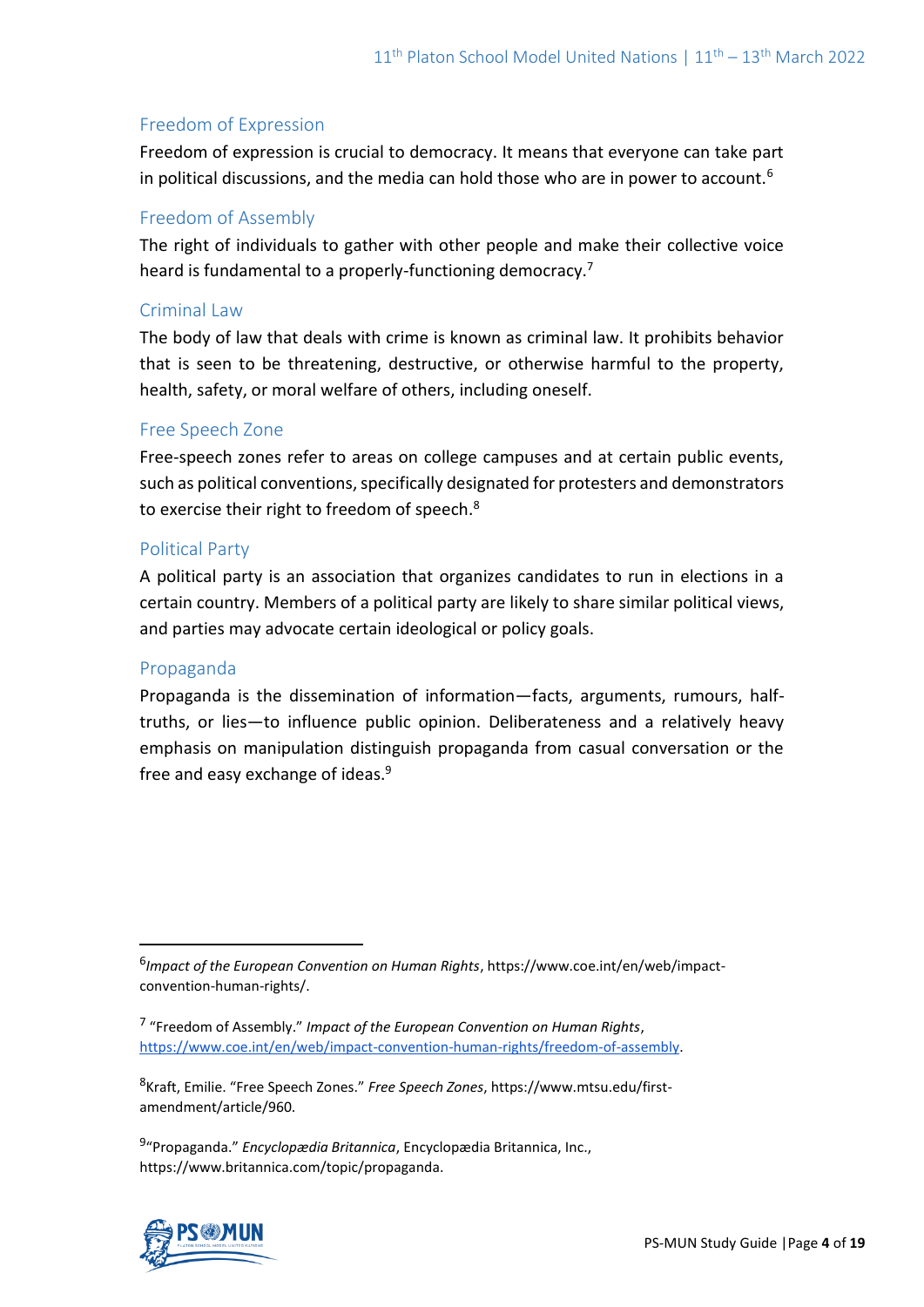## BACKGROUND INFORMATION

### Historical Retrospect

For thousands of years, oppression, inequality and protest have been a part of world history. Humans have battled injustice and slavery for thousands of years, both forcefully and peacefully. Campaigns that both impacted the geopolitical environment and those that, while fruitless, highlighted injustice and suppression may be seen throughout history. The Spartasist uprising, the Stonewall Riots, the Salt March, Nat Turner's Rebellion, the Hungarian Revolution, Vietnam war protests and the antiapartheid movement comprise just a few examples of struggles that have occurred throughout history which illustrate the quest to make their own decisions, to be free of repression in any way, shape or form, and to be properly represented.

The civil rights movement, which mostly took place in the 1950s and 1960s for Black Americans to attain equality under the law in the United States, is one of the most important waves of activism. Although the Civil War ended slavery, it did not stop discrimination against Black people, who continued to suffer the consequences of racism, particularly in the South. The aforementioned movement was a struggle for social justice, during which suppression and ignorance towards the voices of activists was the norm. Women were still considered a minority at this time. Women activists marched in support of Civil Rights in the 1960s, but they also campaigned for women's rights by openly advocating for the ratification of the Equal Rights Amendment.

Today, movements like Black Lives Matter, #Metoo, the fight for LGBTQ rights, and a plethora of environmental issues echo the call for change. Previous and systematic issues of repression are still present and, in some cases, remain persistent. Although the contributions of activism are visible in our society and progress has definitely been made, systematic corruption and insufficiency continue to plague the institution of activism.

In 2012, activists in North Carolina initiated weekly "Moral Mondays", responding to Republicans passing legislation curtailing voting rights, social assistance, Medicare advantage, school funding, abortion, LGBT rights, and environmental regulations. Protests against the movement, which included several arrests of their leader, William Barber II and others, extended to other states, eventually becoming part of a nationwide movement to reestablish voting rights and boost voter turnout, particularly among African Americans. The loss of state Senator Stacey Abrams for governor in Georgia, which was largely due to voter suppression, highlighted the GOP's persistent effort to restrict voting rights and sparked a national campaign to extend the ballot and promote voter turnout amongst people of color. In 2018, Florida voters approved a ballot measure regaining former felons' voting privileges.

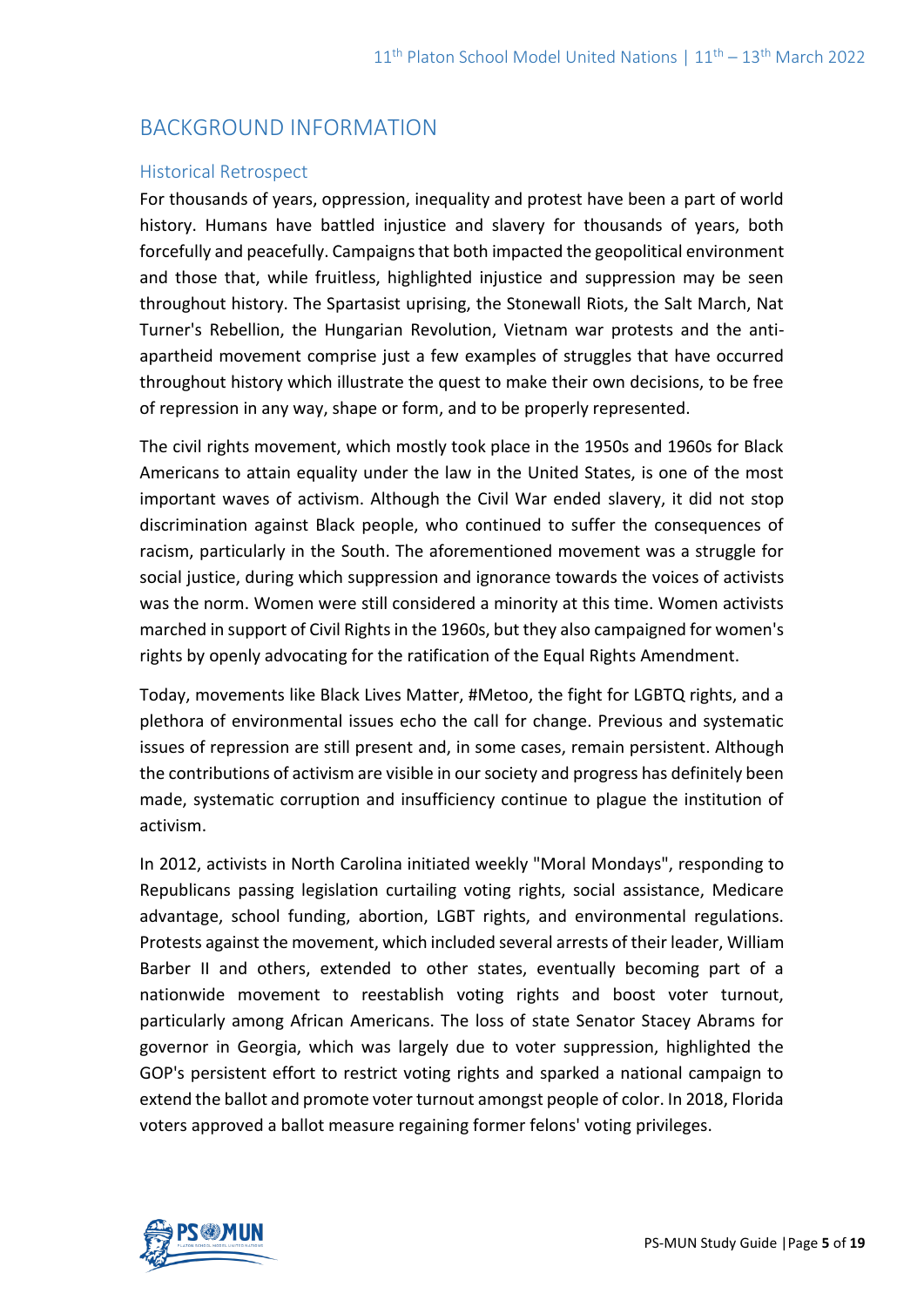There have been numerous significant movements related to activism, as well as oppression of activists in 2021. Farmers in India, for example, protested new regulations that they claimed would hinder their livelihood. The protests, dubbed as " some of the largest in world history," began in 2020 but lasted until early 2021. In response to protests in February, the government cut off internet access at protest sites all across New Delhi. The Delhi police even went so far as to open a criminal investigation against the developers of an online kit aimed at assisting farmers. More than half of India's workforce is employed in agriculture.

Supporters of Palestine assembled at the Lincoln Memorial in Washington, D.C. in May to demand an end to the United States' investment of Israeli weapons and general aid, as well as to raise awareness of Gaza's growing humanitarian crisis. The protest came after 11 days of severe violence between Israelis and Palestinians, which claimed the lives of over 200 Palestinians, nearly a third of whom were minors, and at least 12 Israelis, two of whom were children. Israeli officials justified their actions, while US President Joe Biden claimed that Israel wasn't overreacting at one point.

Other significant activism movements include George Floyd's murder anniversary, pressures against the Texas abortion law, the Brooklyn Liberation March, the #StopAAPIHate campaign and actions by the MAPA against inactivity by UN and world leaders concerning climate change.

### Harassment and violence

Several forms of harassment and violence such as beatings, shootings and bombings are carried out by the State, other institutions of reasonable power against dissident citizens. Fear of life and limb is the driving force behind discouragement for participation in social movements. Via the policing of large groups or targeted assassinations, the suppression of political opposition is achieved.

The use of lethal and violent force in the midst of primarily peaceful protests is often met with unfavorable consequences but also with a lack of accountability. Multiple countries' justice systems appear unwilling or unable to conduct the thorough investigations required to hold strong state actors responsible. "Qualified immunity" was created by the Supreme Court in 1982, where the court granted all government officials immunity for violating constitutional and civil rights, unless the victims of those violations can show that the rights were "clearly established." More recently, nationwide outrage over the police murder of George Floyd led to widespread requests for the reform of this "legal doctrine that makes it virtually impossible to sue police officers for violating a person's civil rights."

### Travel Bans

Authorities have amplified punitive measures against activists, with officials banning human rights advocates, political dissidents, journalists and intellectuals from traveling. This action is mostly used to prevent dissenting voices from participating in

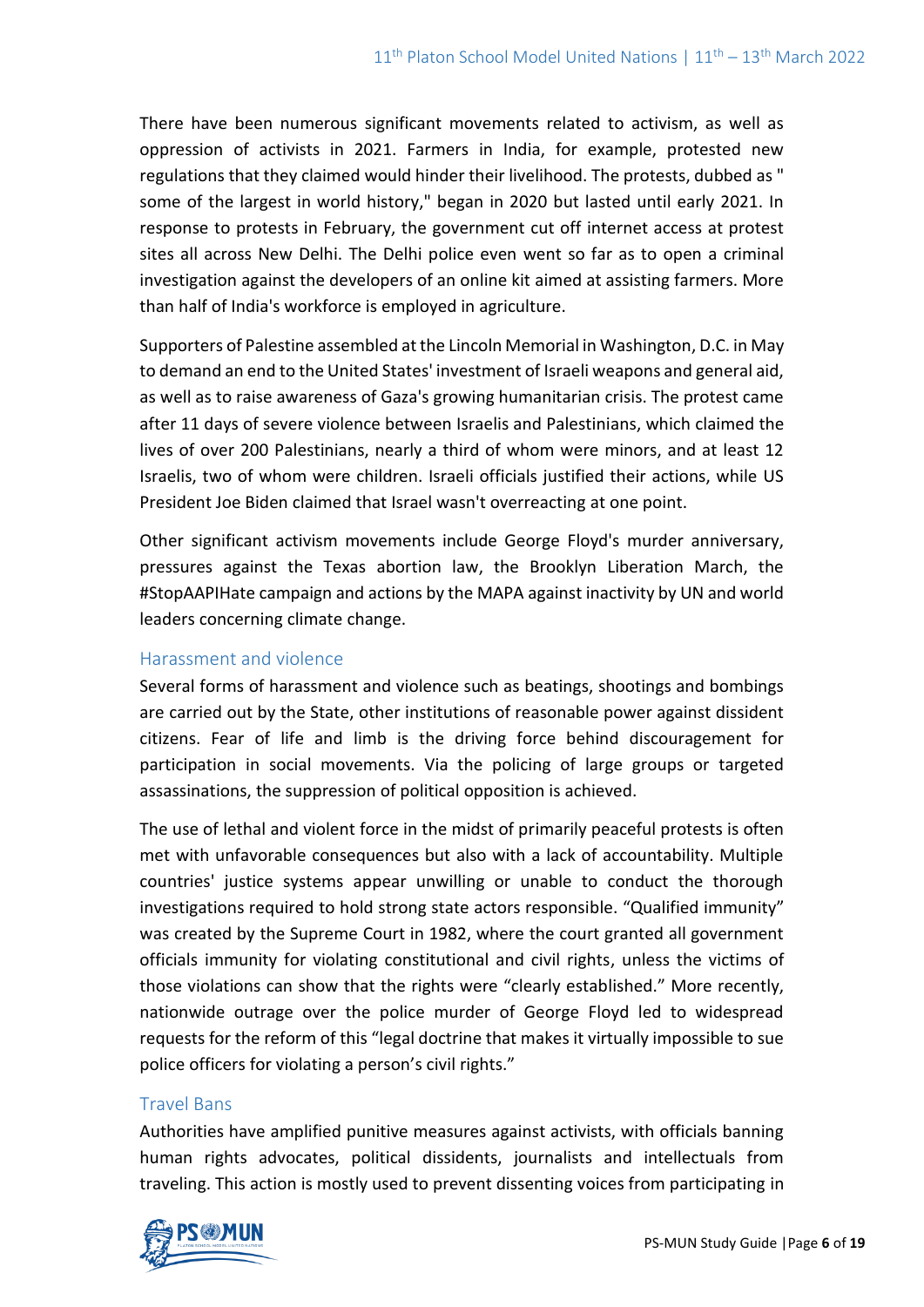conferences or meetings abroad. However, legally, only a court order can prevent a citizen from traveling because they are a suspect in a criminal or financial case.

### Education

Hate speech, based on xenophobia, racism, antisemitism, anti-Muslim hatred, and other types of intolerance and discrimination, is on the rise around the world, with the ability to inspire violence, destroy societal cohesion and tolerance, and cause psychological, emotional, and physical harm. Genocide and other atrocity crimes, as history has revealed, begin with words. Education is critical in combating online and offline hostility, as well as in preventing the formation of group-targeted violence. Misinformation, as well as disinformation are very common phenomena in schools, with a great deal of the educational material, such as textbooks being outdated and sometimes one-sided, concerning history. This leads to the suppression, and often the delegitimization of different opinions.

The corporatization of higher education plays a vital role in the silencing of political activism, which is often cultivated and first exposed to people in educational environments such as universities and colleges. The process of privatizing public universities and colleges and adopting corporate governance to concentrate authority in the hands of appointed administrators in order to limit or eliminate democratic rights for students, workers, and faculty results in the repression of free speech.

The very fine line between free speech and hate speech also coincides with suppression culture. A report by PEN America, a non-profit literacy organization, strikes an admirable balance by expressing staunch support of free speech while also discussing the "chilling effect" that racism, both casual and overt, can have on the free expression of historically oppressed groups. There have been numerous instances on campus where free speech has been inappropriately suppressed. For example, public expression of the belief that homosexuality is a sin — which many would consider discriminatory, offensive, and potentially intimidating to homosexual individuals — is considered protected speech. As a reference point, the American Bar Association's (ABA) examination of speech that crosses the threshold into harassment is used. The ABA, on the other hand, states that the repeated personal use of a pejorative slur directed at a person "so often and so publicly that it interferes with his or her peaceful enjoyment of the school or campus" enjoys no First Amendment protection.

### Media

The mass media constitute a crucial site for the construction of social reality, an everunfolding discursive locale that deeply influences public opinion on social issues and significantly delimits societal assumptions and public moods. Historically the media have proven highly efficient to mold public opinion. Thanks to the media paraphernalia and propaganda, have been created or destroyed social movements,

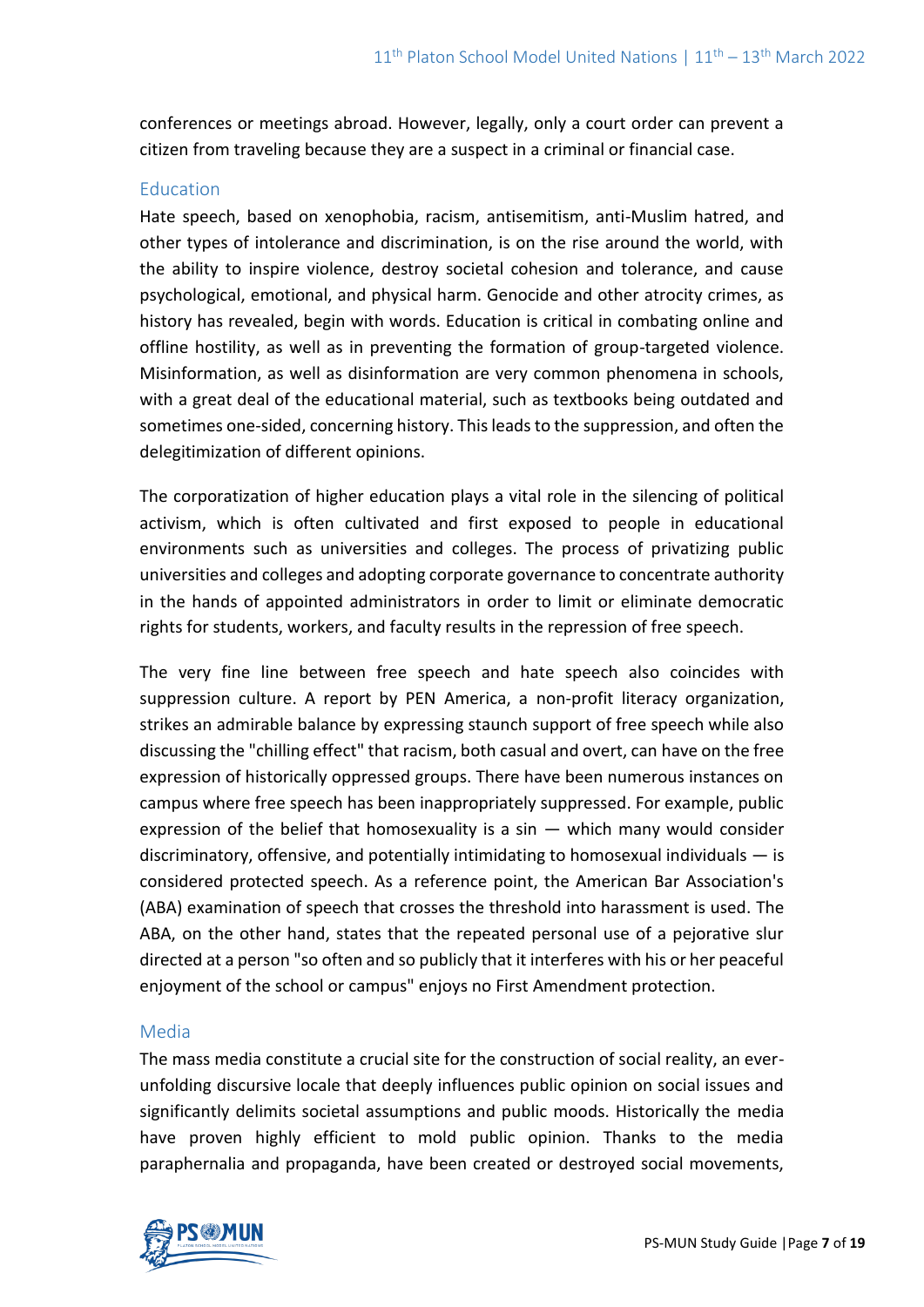justified wars, tempered financial crisis, spurred on some other ideological currents, and even given the phenomenon of media as producers of reality within the collective psyche.<sup>10</sup>



Based on analysis of 1,433 civic space updates published on the CIVICUS Monitor since 24 October 2016. The<br>numbers above represent the number of times this violation was referenced in one report. Based on this we see<br>this

A state could either make use of friendly press contacts who publish government-generated articles verbatim or with minor adjustments in order to implant a specific story and promote a certain profile favorable towards the running government. The aforementioned corporatization extends not only to education but

also politics and journalism. Concerning traditional media, namely broadcast television, radio, and newspapers, a great deal of once private companies and collectives are now owned by government officials or other individuals with core relations to the state. In this case, these channels and media outlets are able to showcase only a specific side of various everyday topics, all while silencing and avoiding to include dissenting and opposing voices. Many dissent efforts are consistently downplayed through underreporting while being buried in the minor sections of a newspaper, or being hardly mentioned in news segments, causing them to fail to make it into the mass media's agenda.

Mass media deprecation portrays dissidents as ridiculous, bizarre, or otherwise out of step with mainstream society. Through the stigmatization of the opposing side, mass media do not only engage in selection bias but also description bias. With promoting labeling and vilification corrupted media, often run by the government are able to defame their opponents, while shaping public opinion. Manipulative tactics such as the "problem-reaction-solution" method, or distracting and disorienting techniques, all work in favor of suppressing activism. The principal tool of social control is the distraction strategy, which uses the tactic of flooding or floods continuous distractions and minor information to deflect public attention away from key concerns and changes dictated by political and economic elites.

### The Legal System

Harassment arrests, public prosecutions and hearings, and special laws are all allowed in the legal system to interfere with individuals in biased ways. The state arrests

<sup>10</sup> https://www.civicus.org/images/007.png

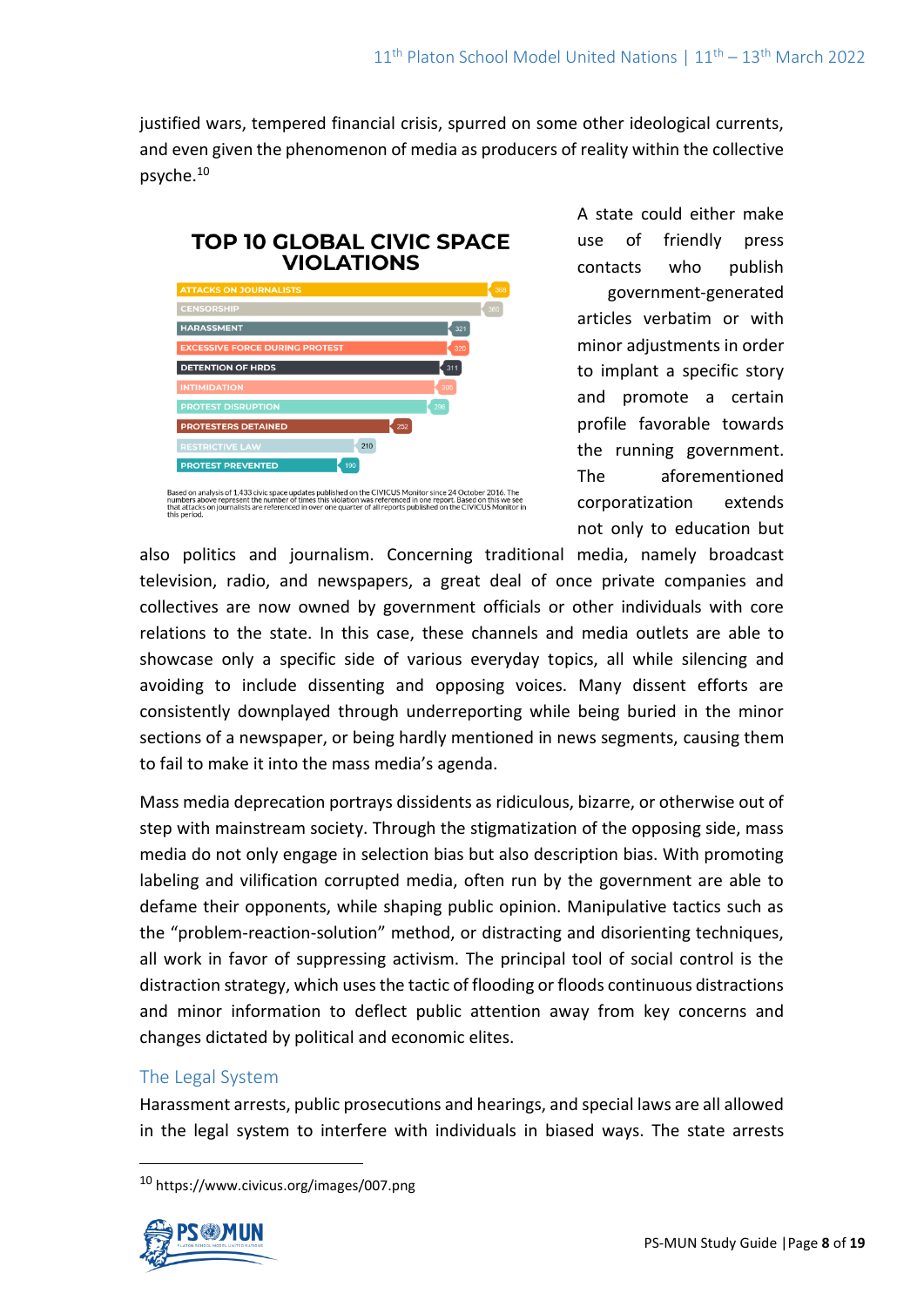activists for small offenses that are frequently fictitious, and are sometimes based on obscure regulations that have remained on the books, buried and inactive but nonetheless serving as vessels for selective judicial harassment. Public prosecutions and hearings have the potential to put dissidents in jail or drain their resources by diverting their activities and demobilizing their movements. Dissident attitudes are discouraged among current followers and potential allies. Prosecutions and hearings that are widely reported ricochet across the public realm. Another form of legal repression is when the state enacts and enforces special laws and norms in order to entangle activists in the criminal justice system. This is how the legal system works to suppress opposition.

Stop-and-frisk programs are controversial since they allow police officers to hold and sometimes search people without adequate evidence. Protests are severely limited in terms of time, place, and method in free-speech zones. Those arrested during Donald Trump's inaugural protests were subjected to public prosecutions that were unlikely to result in a conviction. And when some crimes, such as arson or property destruction, are coupled with a political objective, they are elevated to terrorism, allowing the State to significantly strengthen the punishment.

### Surveillance

The goal of surveillance is to frighten rather than obtain information - which is best done covertly. This is designed to have a chilling effect, causing people to be cautious in their speech and actions for fear of retaliation. It has the potential to drive away activists and make it harder to recruit new ones. Although the chilling effect has been ruled unconstitutional, proving harm in court is difficult, therefore it is a relatively safe technique of suppression from the perspective of the surveillant. The FBI has a long history of conducting "knock and talks" or simply stopping by the homes of dissidents and activists (and their families and employers) to "have a chat" in order to inform them that they are being observed.

The utilization of spies, targeted wiretaps, and subpoenas or warrants for data, the use of infiltrators (covert operatives who become members of the target group), and or the use of informants are all examples of covert or focused surveillance. Surveillance can also be dispersed, such as the collection, storage, and analysis of personal and group data gathered through internet monitoring, mail opens, and other mass-surveillance tactics.

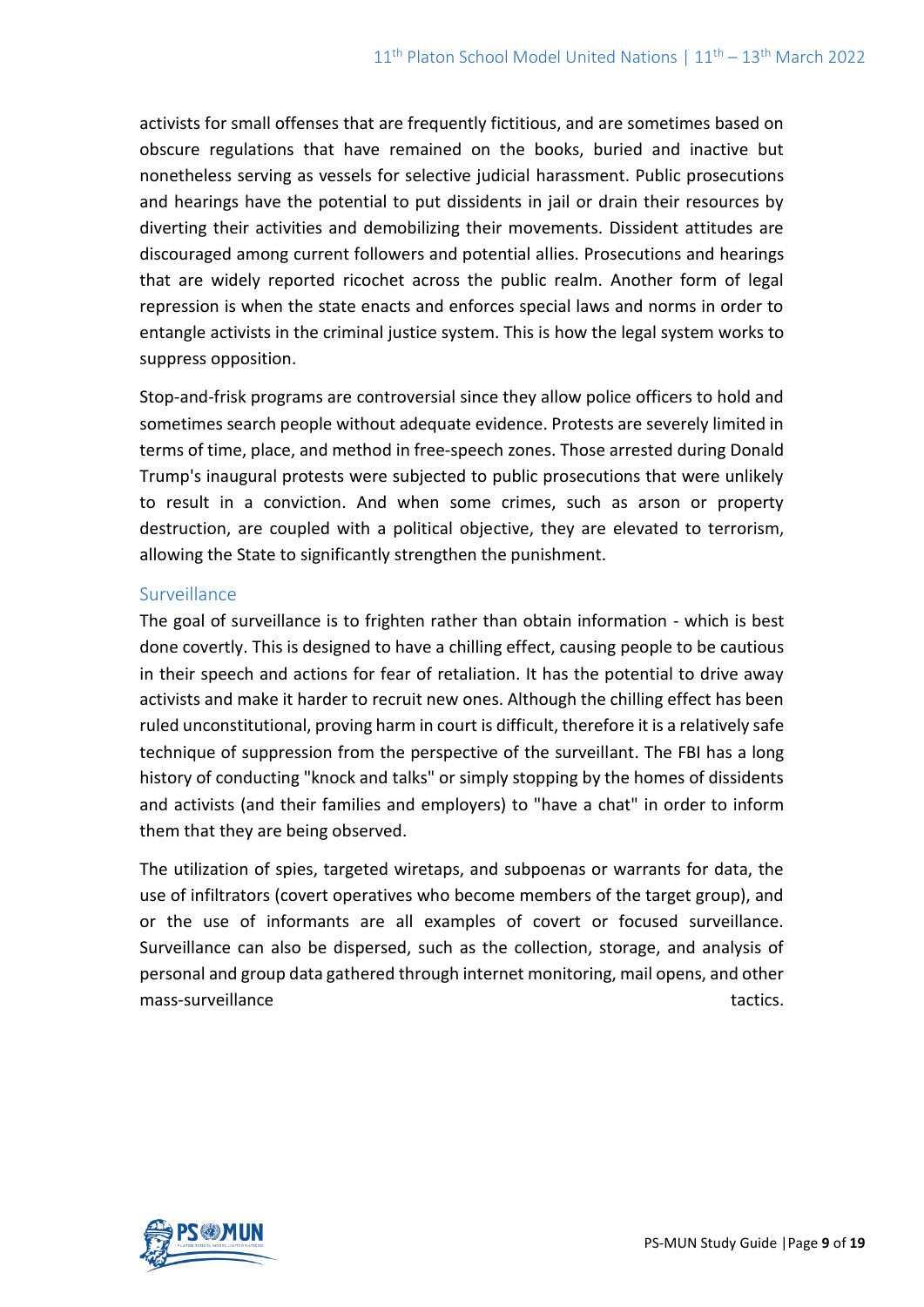

11

# MAJOR COUNTRIES AND ORGANIZATIONS INVOLVED

### China

China runs one of the world's most advanced, broad, and comprehensive repression campaigns. The Chinese Communist Party's (CCP) has made various efforts to compel and control Chinese and members of minority communities. A prime example is the use of campaigns targeting a diverse range of people, including ethnic and religious minorities, political dissidents, human rights advocates, journalists, and former insiders suspected of corruption. Moreover, these efforts entail a wide range of measures, including direct attacks, co-opting other countries to arrest and render exiles, mobility limits, digital threats, malware, and coercion by proxy.

### Iran

Following wrongful trials, a large number of Iranian human rights defenders, attorneys, activists, and members of ethnic and religious minorities are serving prison sentences for peaceful protesting. Iran is a prominent practitioner of the death penalty, having executed 233 individuals in 2020. The authorities continue to imprison human rights defenders and those who speak out against the government's actions, but they have taken no steps to hold those legally liable for serious human rights violations accountable, particularly security forces who used excessive lethal force against protestors in November 2019. Security forces utilized excessive and unlawful fatal force against large protests around the country in a harsh crackdown, during which the authorities imposed a near-total shutdown of the global internet across the

<sup>11</sup> https://miro.medium.com/max/848/0\*cFl4OfbMnmZOm29Q.jpg

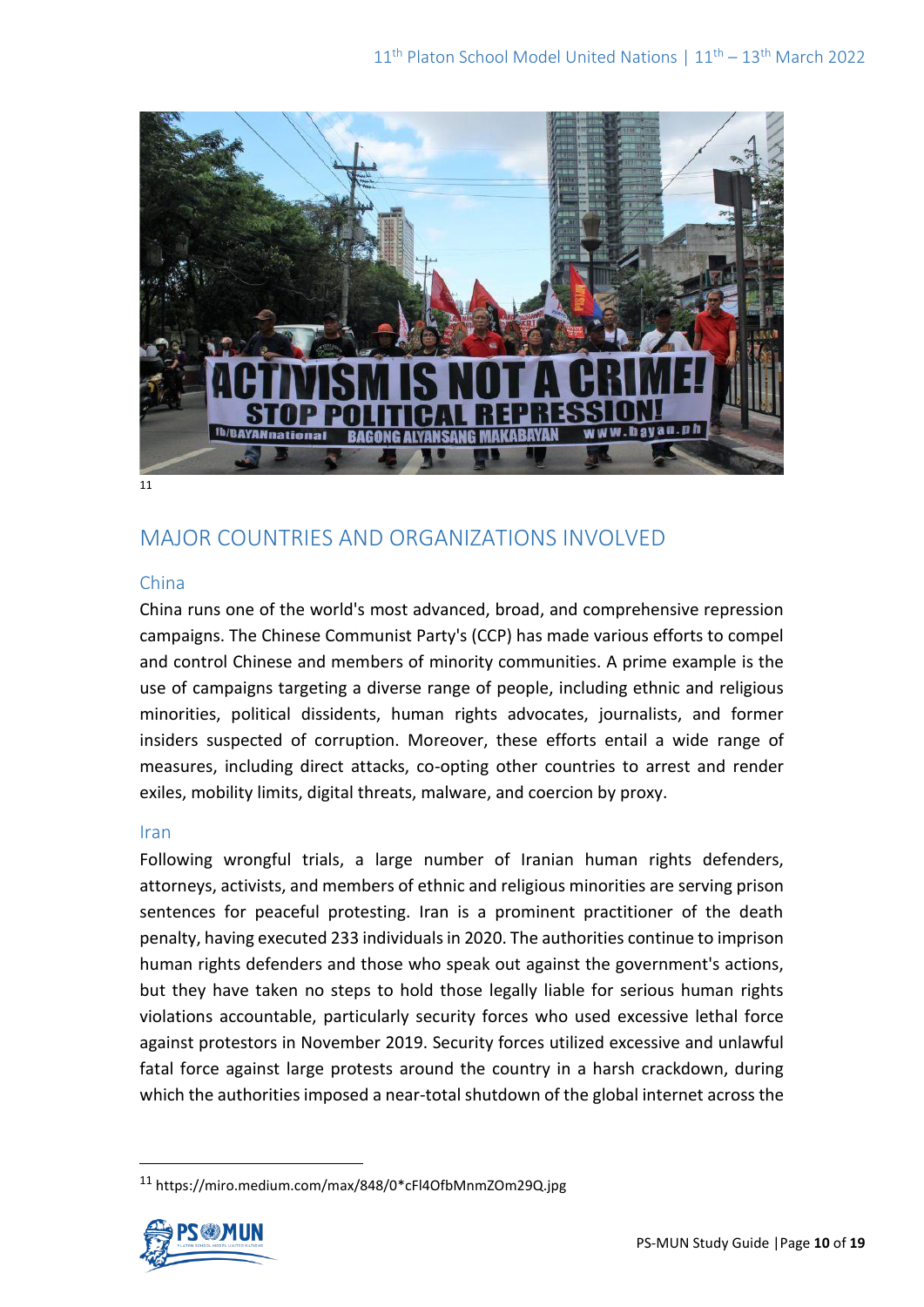country. According to Amnesty International, at least 304 people were killed during these protests, albeit the Iranian government officials insisting the total was 230.

### Rwanda

In terms of techniques, targets, and geographic scope, Rwandan repression is extremely diverse. Rwandans, both at local and global level, face a variety of threats. Individuals who defy the government through criticism or active opposition, or who doubt its account of Rwandan history, are typically targeted by the government. Rwanda's visible assassinations, renditions, and assaults on its population are accompanied by a massive nonphysical repression effort that includes spyware attacks, cyber threats and harassment, family surveillance, and mobility controls.

### Saudi Arabia

In spite of the release of some prominent activists in early 2021, Saudi authorities continue to repress dissidents, human rights campaigners, and independent critics. Three individuals were sentenced to long prison terms in March and April on charges connected to their nonviolent protest and speech, highlighting the authorities' ongoing suppression effort. According to Michael Page, a deputy director in the Middle East and North Africa division at Human Rights Watch, "The Saudi Authorities may have let a few people out to lessen the international pressure, but their attitude towards dissidents remains the same." Saudi Authorities continue to harass and persecute dissidents and their families, by establishing and renewing arbitrary travel bans and arresting family members without probable cause.

#### FBI

Since 2010, the FBI has been monitoring black and Muslim Americans, Palestinian solidarity and peace activists, Abolish ICE protestors, Occupy Wall Street, environmentalists, proponents of Cuban and Iranian normalization, and Republican National Convention protesters. Civil rights organizations have regularly raised concerns about the FBI's intrusive and illegal targeting of Muslim Americans in the years since 9/11. The FBI has devoted sizable resources to the surveillance of nonviolent civil society organizations and protest movements, primarily on the left, using its duty to protect national security to target tens of thousands of people who pose no threat but oppose government policies and practices.

### Open Government Partnership (OGP)

The Open Government Partnership is a multilateral initiative aimed at securing substantial commitments from national and subnational governments to promote open government, empower citizens, combat corruption, and achieve better governance through the use of new technology. Specifically, regarding fighting repression of activists and journalists, the initiative has published a variety of reports and articles. These articles expand into great detail about the struggles and dangers

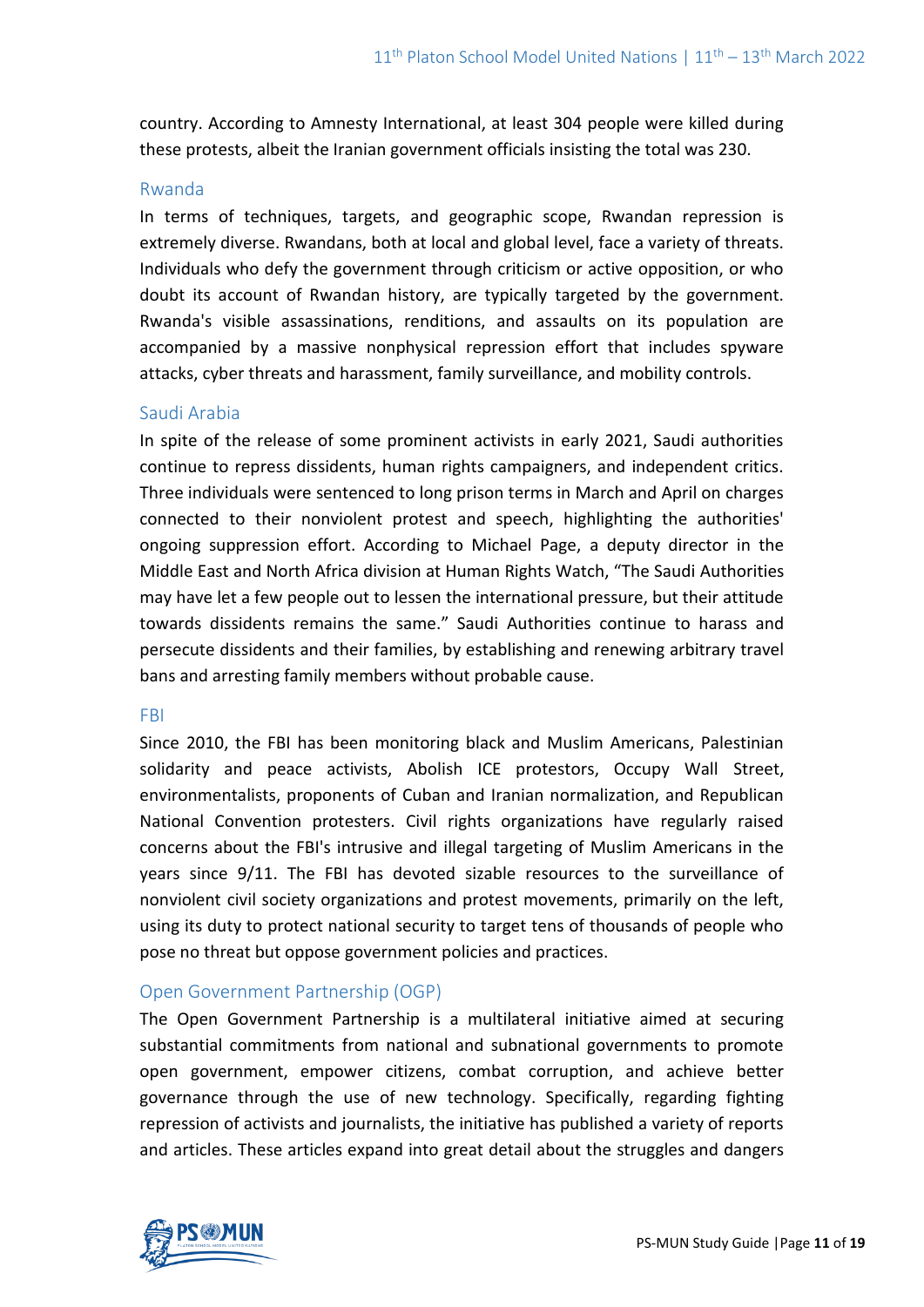of political activists and deviant individuals, while proposing viable solutions for tackling such issues.

### Reporters Without Borders (RSF)

Reporters Without Borders is a non-governmental organization based in Paris that has consultative status with the UN, UNESCO, the Council of Europe, and the International Organization of the Francophonie (OIF). It is an international organization that monitors and reports on violations of press freedom, fights for legislation and practices that ensure journalists' safety, and prepares, protects, and extracts journalists working in vulnerable positions when required.

| Date of Event | <b>Description of event</b>                        |
|---------------|----------------------------------------------------|
| 1831          | Nat Turner's Slave Rebellion                       |
| 1919          | The Spartasist' Uprising                           |
| 1930          | The Salt Satyagraha March                          |
| 1954-1968     | The Civil Rights' Movement                         |
| 1956          | The Hungarian Revolution                           |
| 1959          | The Anti-Apartheid Movement                        |
| 1960-1970     | The Vietnam War Protests                           |
| 1969          | The Stonewall Riots                                |
| 1972          | The ratification of the Equal Rights Amendment     |
| 2006          | The #MeToo Movement                                |
| 2012          | The Monday March Protests                          |
| 2013          | The Black Lives Matter Movement                    |
| 2020          | India's Farmers Protests                           |
| 2020          | The Stop AAPI Hate Campaign                        |
| May 25 2021   | George Floyd's Murder Anniversary                  |
| May 2021      | Palestine Supporters Rally                         |
| June 2021     | The Brooklyn Liberation March                      |
| November 2021 | MAPA Activists calling out global leaders at COP26 |

### TIMELINE OF EVENTS

# PREVIOUS ATTEMPTS TO SOLVE THE ISSUE

### First Amendment

"Congress shall make no law respecting an establishment of religion, or prohibiting the free exercise thereof; or abridging the freedom of speech, or of the press; or the

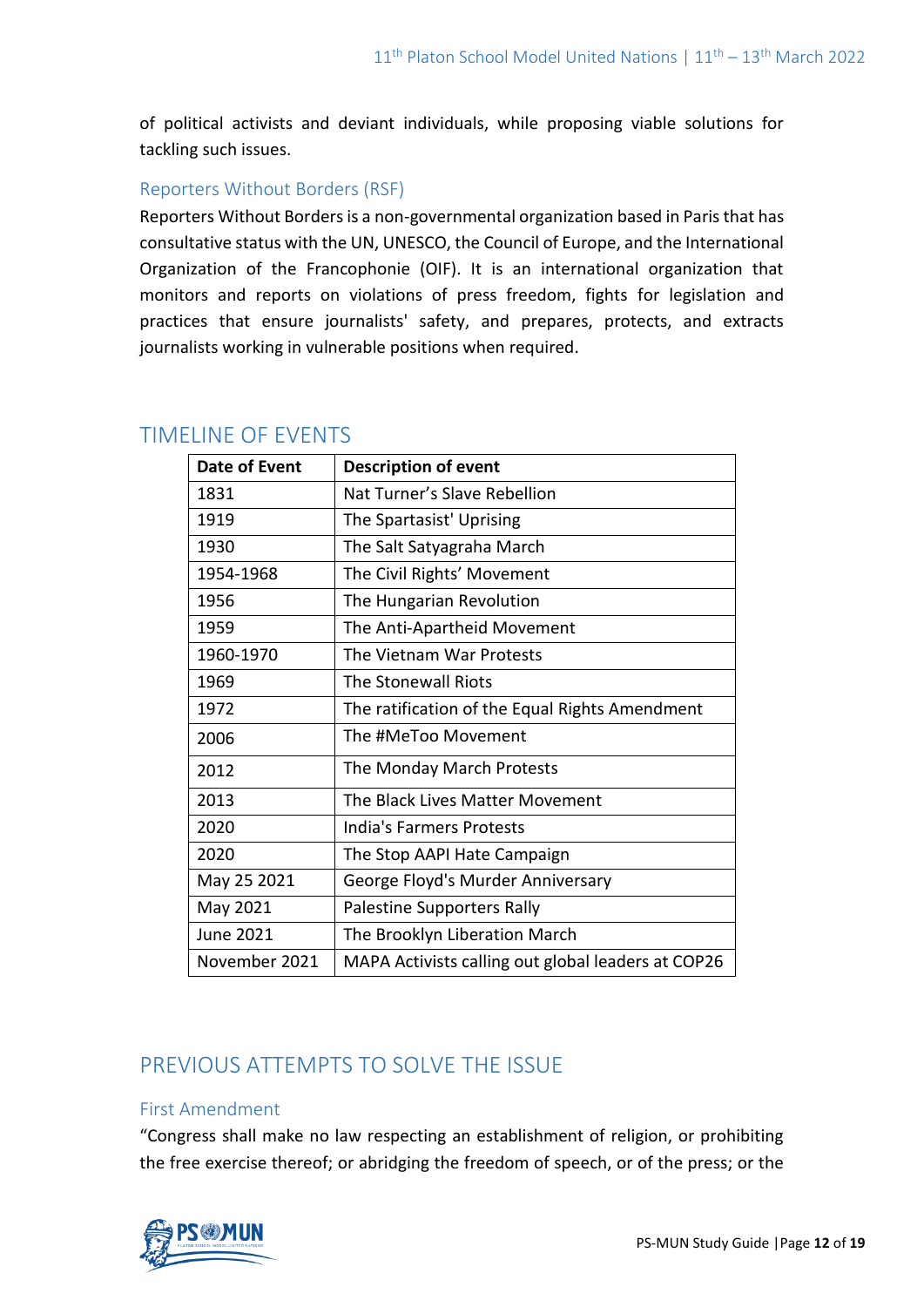right of the people peaceably to assemble, and to petition the Government for a redress of grievances."<sup>12</sup>

The First Amendment protects religious freedom, freedom of expression, freedom of assembly, and the right to petition. It prohibits Congress from favoring one religion over another or limiting a person's religious practices. It protects freedom of expression by banning Congress from suppressing the press or individuals' rights to freely express themselves. It also guarantees citizens' right to peacefully gather and criticize their government.

### Fourth Amendment

"The right of the people to be secure in their persons, houses, papers, and effects, against unreasonable searches and seizures, shall not be violated, and no Warrants shall issue, but upon probable cause, supported by Oath or affirmation, and particularly describing the place to be searched, and the persons or things to be seized."<sup>13</sup>

This particularly applies to the sometimes unwarranted, arrest, investigations and searches of political activists and dissidents. As mentioned above, organizations like the FBI, but also the state, have conducted research on people thought to be suspects or criminals with no concrete evidence. Other implications include Stop-and-risk programs which allow police officers to hold and sometimes search people without adequate evidence.

### The Paris Declaration

The Paris Declaration, adopted by the OGP Steering Committee on behalf of the membership in 2016, commits to: protect, consistent with international law, freedom of expression, including for the press and all media, defend the role of journalism as a crucial force for transparency and accountability, and stand up against attacks and detention of journalists.



<sup>12</sup> https://constitution.congress.gov/constitution/amendment-1/

<sup>14</sup> https://www.cusd80.com/cms/lib/AZ01001175/Centricity/Domain/8727/activism1.png



<sup>13</sup> https://constitution.congress.gov/constitution/amendment-4/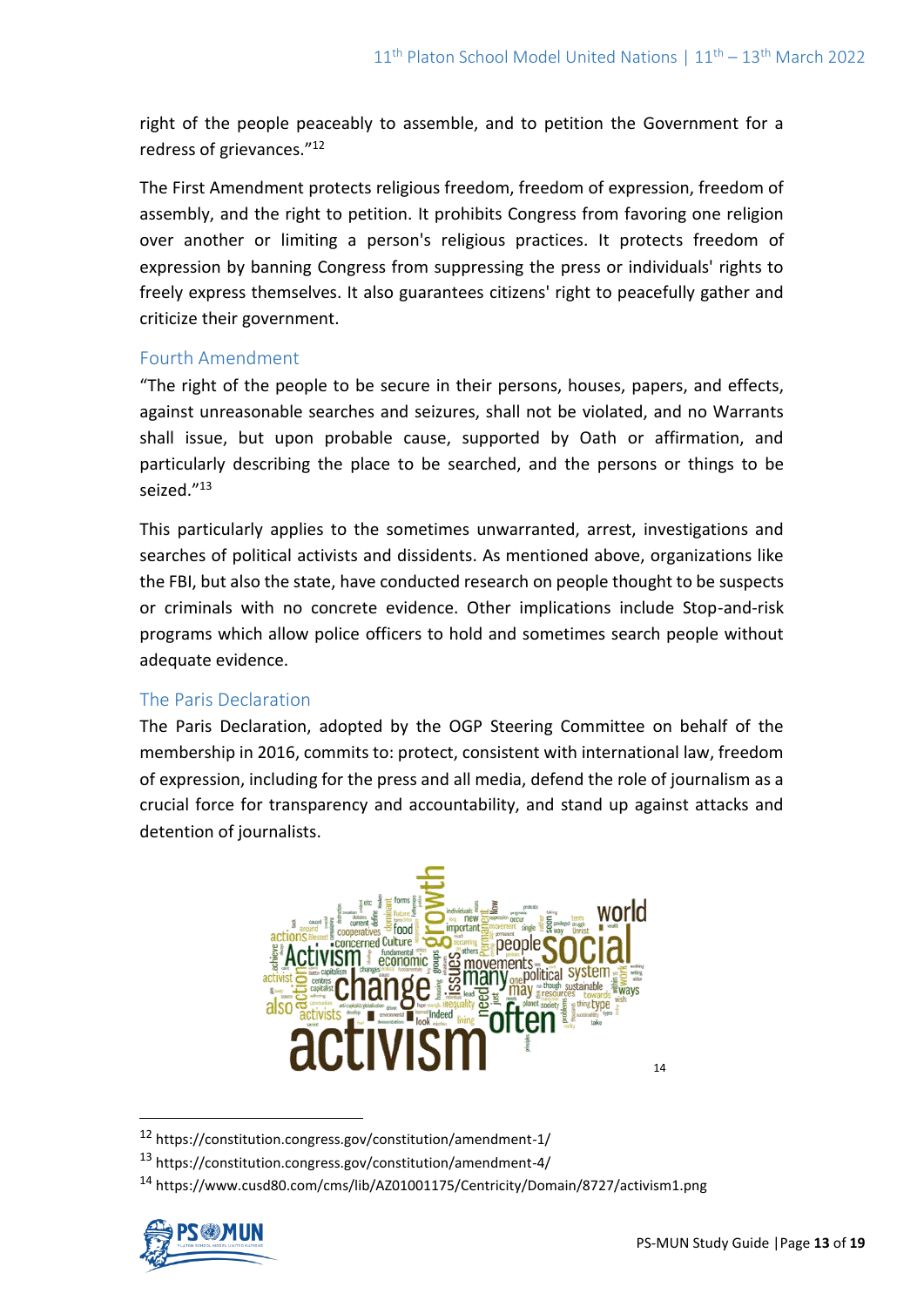## POSSIBLE SOLUTIONS

### Funding of NGOs

Government officials in several countries throughout the world are speaking out against non-governmental organizations engaging in "political activities," in order to justify legal limitations imposed upon the NGO sector. Several countries, including Azerbaijan, Belarus, Ecuador, Ethiopia, Kazakhstan, Uzbekistan, and Venezuela, have proposed or passed restrictive legislation and regulations in recent years. Many NGOs are concerned that these constraints will prohibit them from carrying out their fundamental constitutional functions, such as defending members' interests, participating in public debates on a variety of issues, and serving as watchdogs over state action.

Thus, it is vital that an increase for the funding of NGOs is promoted. These institutions have a great impact on public awareness and are able to engage and mobilize citizens to participate in political discussion by raising concerns about the suppression of dissent and other pressing political causes. NGOs are also able to make significant interventions concerning governmental practices and by this way making their voices heard. As NGOs become dependent on external funding, they lose sight of their original goals. Their contributions, which are not limited to educating the population but also to promote active citizenship, democratic values and a cohesive society are remarkable. Funding is crucial for an NGO's work. In fact, the United Nations has stated that the Third Sector institutions are "crucial for the implementation of the 2030 Agenda for Sustainable Development and the achievement of the Sustainable Development Goals".

### Regulation of police and increasing accountability

Regulating the role of the police and increasing their accountability during the conduct of citizen assemblies is achieved by introducing oversight mechanisms and introducing laws that limit the excessive use of force. Following protests, establishing a commitment to produce a guide on peaceful protests with the police (in accordance with international legal frameworks) could be a critical step. The basic goal of such frameworks is to guarantee assembly freedom on a multi-level basis. By sharing information in open data forms that may be utilized to cooperatively address problems and inspire innovation, these local, state, and national/federal policies would increase accountability amongst law enforcement agencies and communities.

Furthermore, arranging citizen-police dialogues would provide a safe environment for individuals and citizen organizations, human rights activists, and the media to prosper, express themselves, and participate in the policy-making process without fear or intimidation. Through their ability to associate, congregate, and express themselves freely, people and citizen organizations will be able to inform and influence legislation

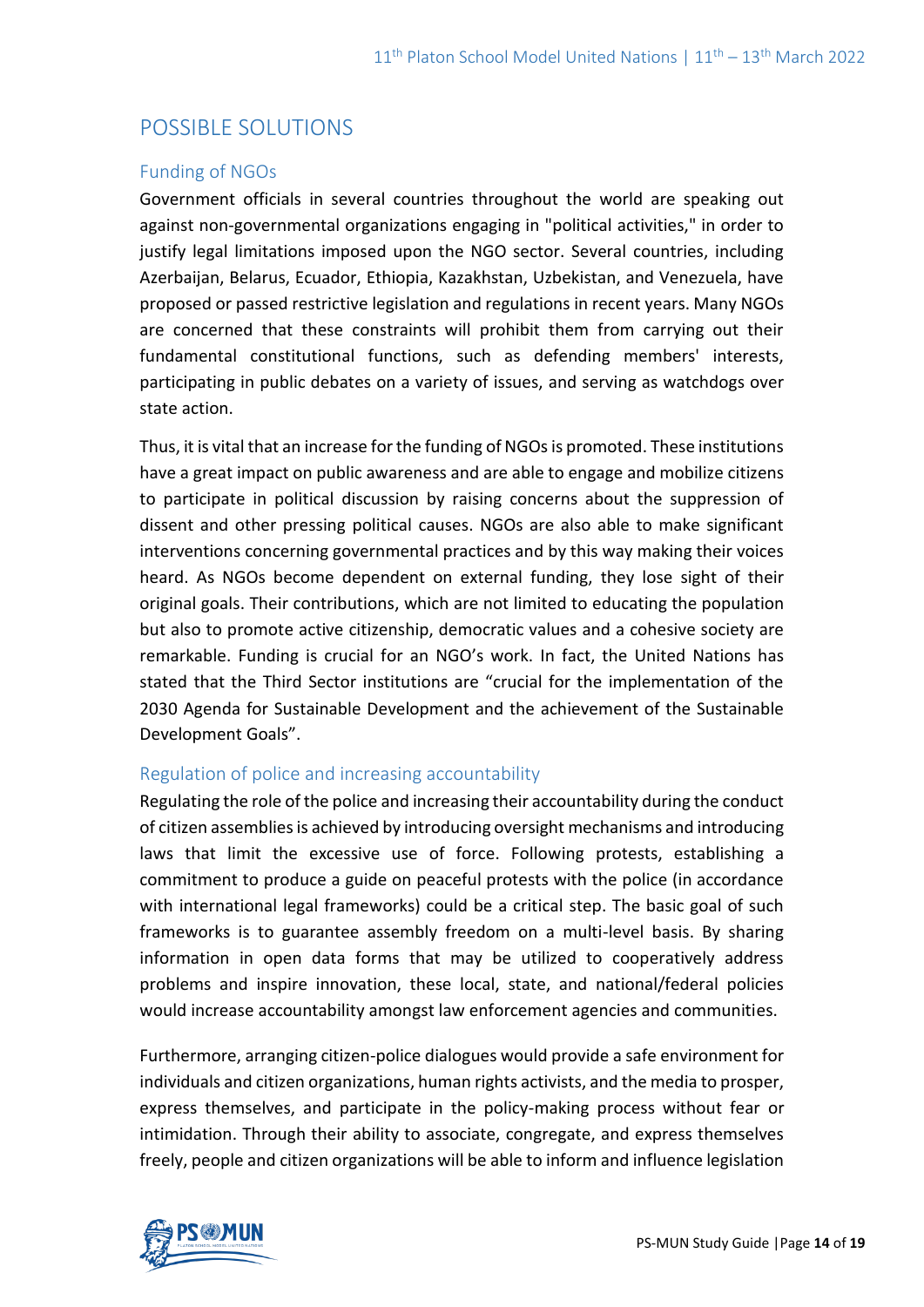policies and actions, fostering constant collaboration between the public, private, and third sector.

### Development of legal frameworks

Another focus would be on building or strengthening legislative frameworks to defend the rights of activists, journalists, and independent media. Ensuring that restrictions on freedom of expression are only imposed for the purposes of pursuing legitimate goals, such as combating corruption and cybersecurity, are legal and proportionate. Emergency powers that momentarily restrict these rights should be subject to certain restrictions in accordance with international law and legislative supervision. Strong protections for investigations and prosecutions of violence against reporters and other civil society actors need be established in order to ensure equality of access concerning justice. These should entail gender-sensitive/responsive procedures; methods that allow for independent and publicly-funded media platforms while avoiding media ownership concentration; and challenges or modifications to harsh laws that may oppress a citizen's right to free expression and rights to dissent.

Croatia, for example, has committed to building a legislative framework to increase transparency and responsiveness in regards to the ownership of editorial boards of publications. Mongolia is committed to establishing a new legislation on media freedom and amending its law on national broadcasting to preserve the rights of its journalists, ensuring that the media is free of governmental political influence, and that its finances are politically neutral.

### Legal safeguards against disinformation

Various measures could be utilized to combat disinformation and increase information access frameworks, with legal safeguards in place to prevent rollbacks during times of crisis. Governments all across the world might create special units to respond quickly to misinformation trends by fostering factual information distribution while avoiding punitive actions that could escalate to censorship. State agencies should also avoid engaging in propaganda efforts and support legislative safeguards that allow independent media and civil society to observe and report on state-led disinformation tactics. In regards to the COVID-19 pandemic and the misinformation waves it has inspired, countries such as Portugal and Italy have used online platforms and social media to convey timely and appropriate information about the virus and government policies, while debunking false claims and disinformation.

### Preventing unwanted surveillance

Journalists, activists, and human rights advocates should be protected from invasive digital surveillance by regulatory organizations. Even in the event of a health emergency, surveillance mechanisms must be legal, necessary, and reasonable. Citizens must be able to talk and share their ideas without fear of retaliation from the government or non-government entities. Mexico, for example, has pledged to address

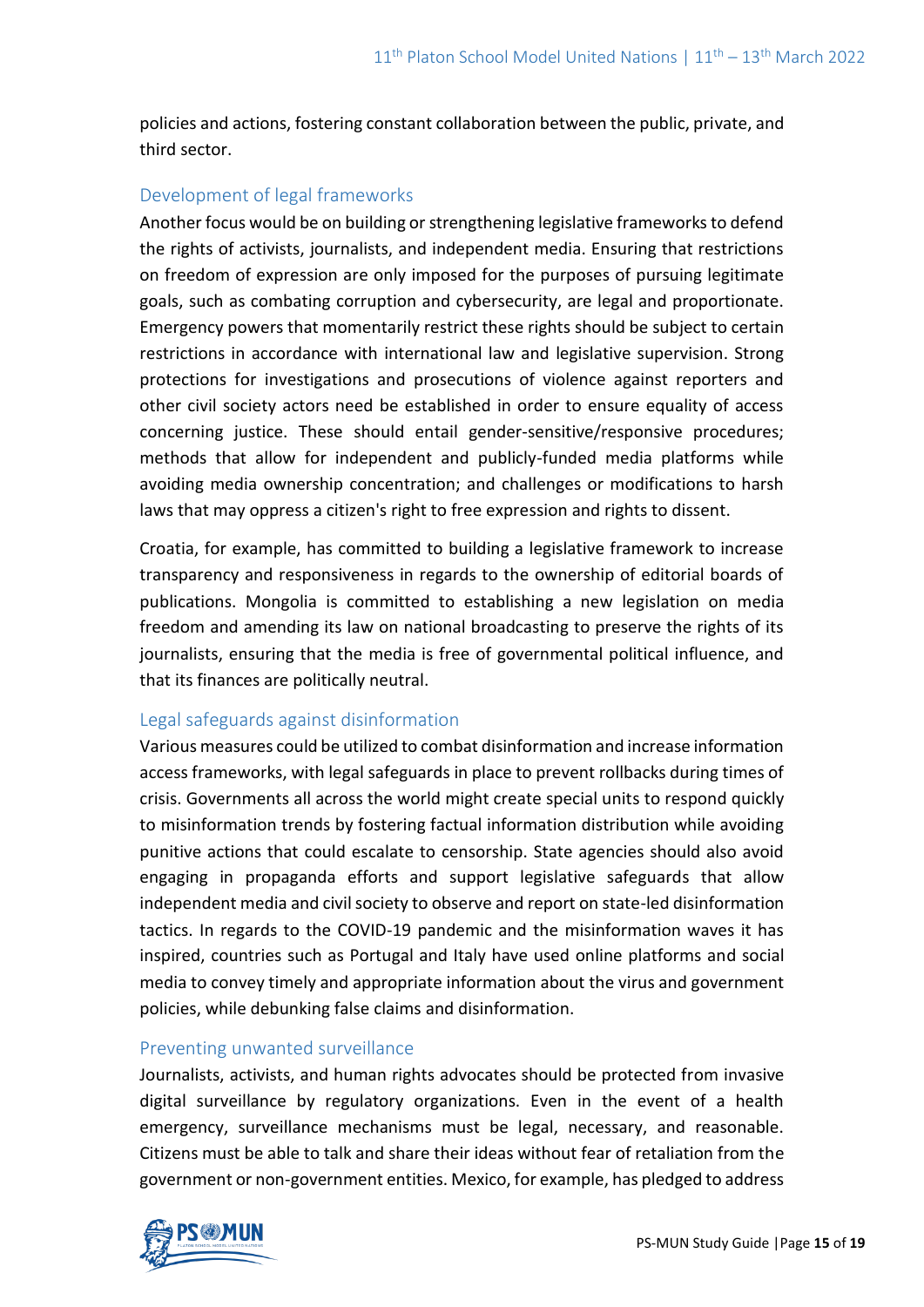issues of uncontrolled and unauthorized government digital surveillance by collaborating with civil society organizations to establish multi-stakeholder monitoring to prevent private communications from being intercepted.

The entire world has gone digital. Our privacy and fundamental rights, such as freedom of expression, are jeopardized in this situation. As a result, we must protect our digital rights in the locations where we work. Governments should be pressured to implement policies and actions that protect digital rights in order to ensure a free and secure civic environment. In states that lack strong democratic controls over the collection and use of surveillance technologies, similar provisions should be provided.

## BIBLIOGRAPHY

"The 2010s: Hashtags and Social Movements." *NPR*, NPR, 28 Dec. 2019, https://www.npr.org/2019/12/28/792022266/the-2010s-hashtags-and-socialmovements.

"Activism Definition & Meaning." *Merriam-Webster*, Merriam-Webster, https://www.merriam-webster.com/dictionary/activism.

"Addressing Hate Speech through Education: Global Education Ministers Conference." *UNESCO*, 7 Jan. 2022, https://en.unesco.org/news/addressinghate-speech-through-education-global-education-ministers-conference.

Borradaile, Glencora. "Mechanisms of Social Movement Suppression." *Defend Dissent*, Oregon State University, 29 Mar. 2021, https://open.oregonstate.education/defenddissent/chapter/social-movementsuppression/.

Boykoff, Jules. "The Suppression of Dissent: How the State and Mass Media Squelch Usam." *Taylor & Francis*, Taylor & Francis, 31 May 2013, https://www.taylorfrancis.com/books/mono/10.4324/9780203960288/suppre ssion-dissent-jules-boykoff.

Chang, Ailsa. "China Cracks down on Activism, Even When It Comes to Communist Principles." *NPR*, NPR, 11 Oct. 2019, https://www.npr.org/2019/10/11/769516962/china-cracks-down-on-activismeven-when-it-comes-to-communist-principles?t=1641070819329.

"China: Transnational Repression Case Study." *Freedom House*, https://freedomhouse.org/report/transnational-repression/china.

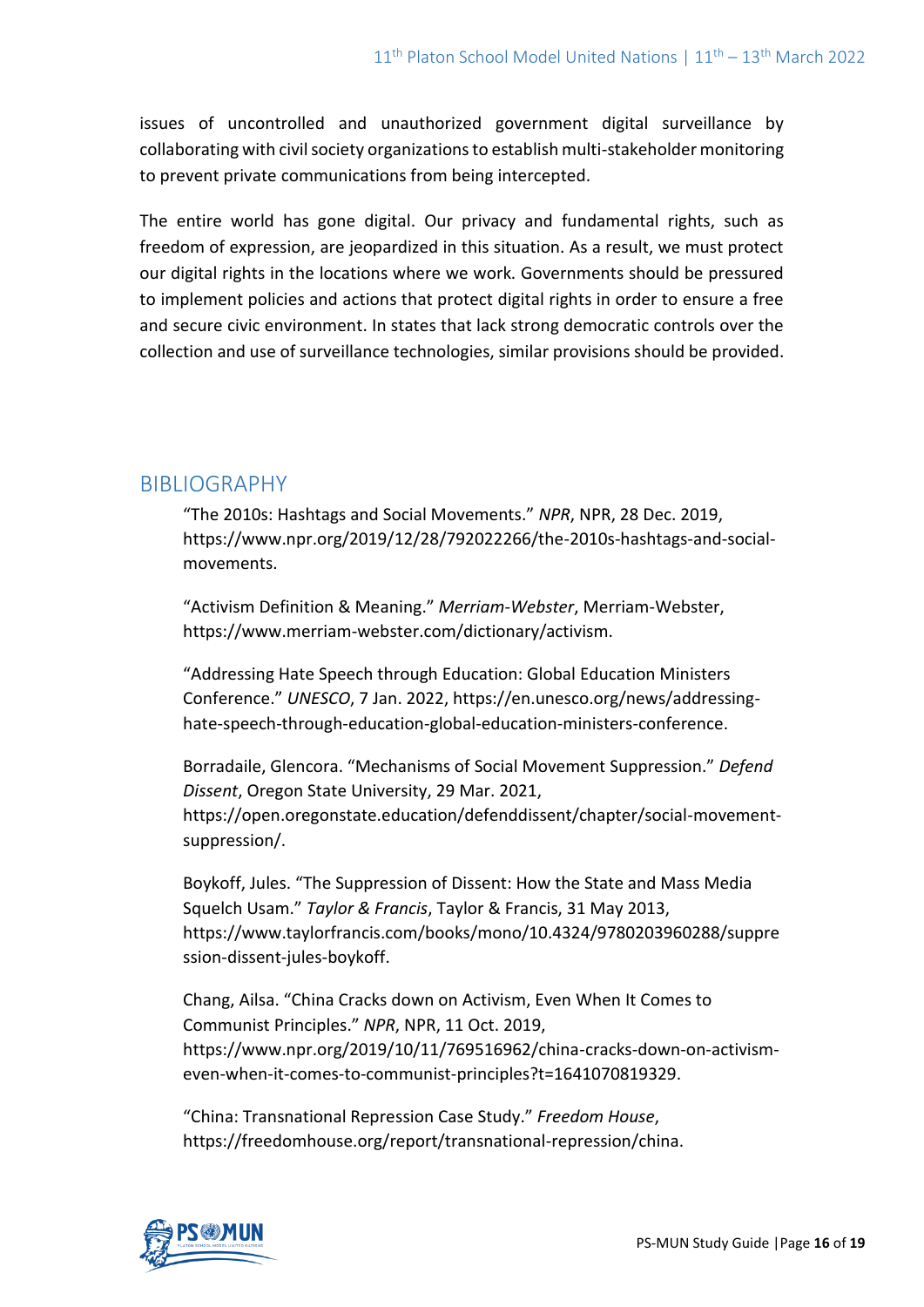"Dissent." *Encyclopædia Britannica*, Encyclopædia Britannica, Inc., https://www.britannica.com/topic/dissent-political.

"Freedom of Assembly." *Impact of the European Convention on Human Rights*, https://www.coe.int/en/web/impact-convention-human-rights/freedom-ofassembly.

"The Global Suppression of Protest." *American Civil Liberties Union*, 24 Jan. 2022, https://www.aclu.org/blog/national-security/global-suppression-protest.

History.com Editors. "Civil Rights Movement Timeline." *History.com*, A&E Television Networks, 4 Dec. 2017, https://www.history.com/topics/civil-rightsmovement/civil-rights-movement-timeline.

"Human Rights and Democracy: 2020 Foreign, Commonwealth & Development Office Report." *GOV.UK*, https://www.gov.uk/government/publications/human-rights-and-democracyreport-2020/human-rights-and-democracy-2020-foreign-commonwealth-

development-office-report.

"Hundreds of Civil Rights & Labor Activists Lead Rally to Stop Voter Suppression." *NAACP*, 23 Aug. 2021, https://naacp.org/articles/hundreds-civilrights-labor-activists-lead-rally-stop-voter-suppression.

*Impact of the European Convention on Human Rights*, https://www.coe.int/en/web/impact-convention-human-rights/.

Integrity, The Center for Public, and Center for Public Integrity October 12 The Center for Public Integrity. "Five New Signs of a Crisis in Police Accountability." *Center for Public Integrity*, 21 Dec. 2021,

https://publicintegrity.org/education/criminalizing-kids/reckoning-for-policeaccountability-in-media/.

"Iran: Relentless Repression of Dissent." *Human Rights Watch*, 13 Jan. 2021, https://www.hrw.org/news/2021/01/13/iran-relentless-repression-dissent.

Jaicomo, Patrick, and Anya Bidwell. "Police Act like Laws Don't Apply to Them Because of 'Qualified Immunity.' They're Right." *USA Today*, Gannett Satellite Information Network, 9 June 2020,

https://eu.usatoday.com/story/opinion/2020/05/30/police-george-floydqualified-immunity-supreme-court-column/5283349002/.

Kraft, Emilie. "Free Speech Zones." *Free Speech Zones*, https://www.mtsu.edu/first-amendment/article/960.

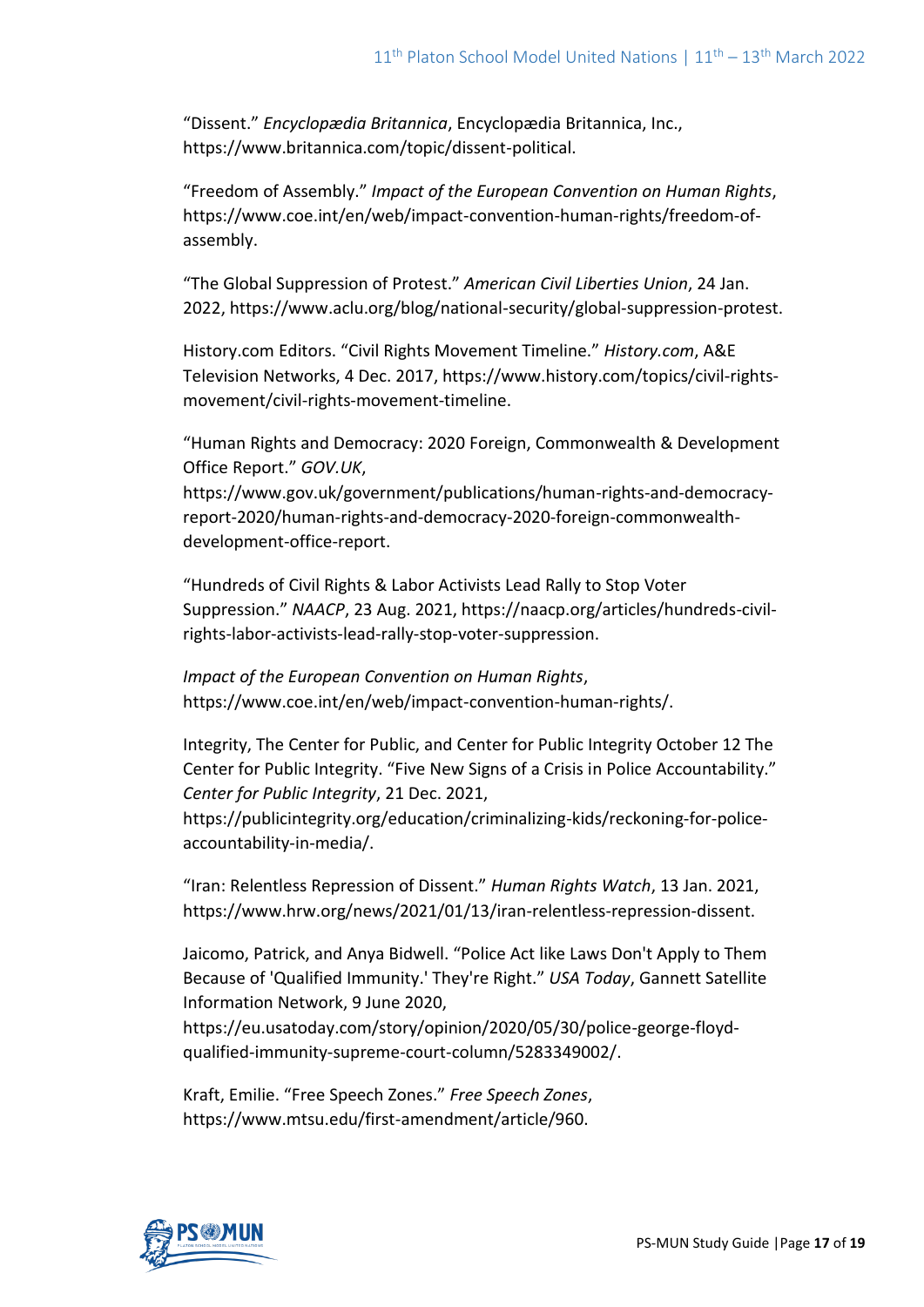"Manifesto Pdf - Grade: A - Peter Lang AG Chapter Two: Repression of Student Activism on College." *StuDocu*, https://www.studocu.com/enus/document/university-of-california-san-diego/product-promotion-andbrand-management/manifesto-pdf-grade-a/1345071.

*Noam Chomsky - 10 Strategies of Manipulation by the Media*. https://www.demenzemedicinagenerale.net/pdf/14-10-strategies-ofmanipulation.pdf.

"Nongovernmental Organization." *Encyclopædia Britannica*, Encyclopædia Britannica, Inc., https://www.britannica.com/topic/nongovernmentalorganization.

"Political Activities of Ngos: International Law and Best Practices." *ICNL*, https://www.icnl.org/resources/research/ijnl/political-activities-of-ngosinternational-law-and-best-practices.

"Presentation: Reporters without Borders." *RSF*, 31 Jan. 2017, https://rsf.org/en/presentation.

"Propaganda." *Encyclopædia Britannica*, Encyclopædia Britannica, Inc., https://www.britannica.com/topic/propaganda.

"Rwanda: Transnational Repression Case Study." *Freedom House*, https://freedomhouse.org/report/transnational-repression/rwanda.

"Saudi Arabia Case Study: Understanding Transnational Repression." *Freedom House*, https://freedomhouse.org/report/transnational-repression/saudiarabia.

"Saudi Arabia: Repression Rages on despite Releases." *Human Rights Watch*, 7 July 2021, https://www.hrw.org/news/2021/05/23/saudi-arabia-repressionrages-despite-releases.

"Saudi Arabia: Unrelenting Repression." *Human Rights Watch*, 28 Oct. 2020, https://www.hrw.org/news/2020/01/14/saudi-arabia-unrelenting-repression.

Speri, Alice. "The FBI's Long History of Treating Political Dissent as Terrorism." *The Intercept*, 22 Oct. 2019, https://theintercept.com/2019/10/22/terrorismfbi-political-dissent/.

Staff, Imedial. "Media Manipulation Techniques." *IMEDIAL*, 28 Nov. 2021, https://imedial.erasmus.site/media-manipulation-techniques/.

"Suppression." *Cambridge Dictionary*, https://dictionary.cambridge.org/dictionary/english/suppression.